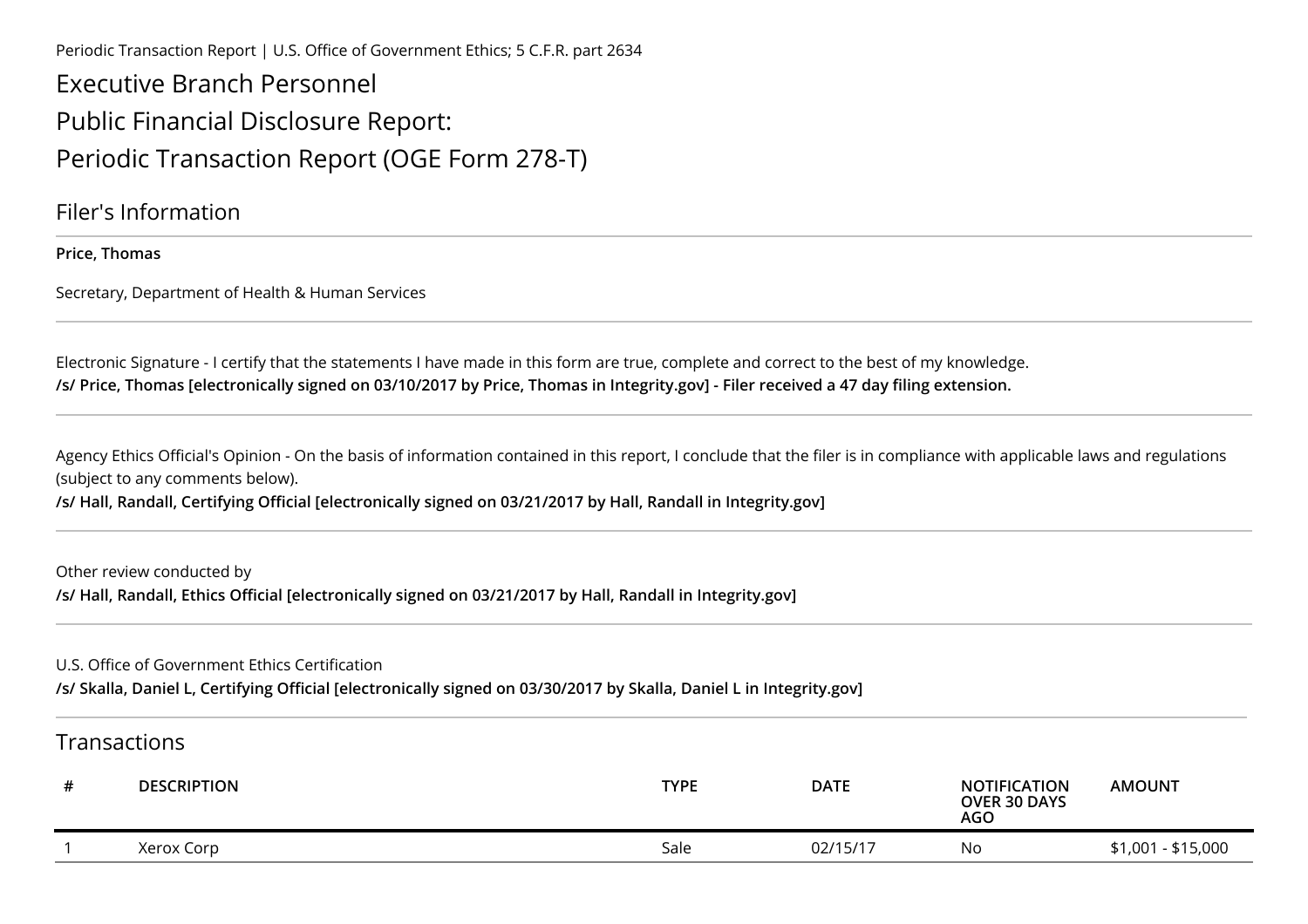| #              | <b>DESCRIPTION</b>                                                   | <b>TYPE</b> | <b>DATE</b> | <b>NOTIFICATION</b><br><b>OVER 30 DAYS</b><br><b>AGO</b> | <b>AMOUNT</b>       |
|----------------|----------------------------------------------------------------------|-------------|-------------|----------------------------------------------------------|---------------------|
| $\overline{2}$ | <b>Bristol-Myers Squibb</b>                                          | Sale        | 02/15/17    | <b>No</b>                                                | \$1,001 - \$15,000  |
| 3              | athenahealth, Inc. - Common Stock                                    | Sale        | 02/15/17    | No                                                       | \$1,001 - \$15,000  |
| 4              | L Brands Inc                                                         | Sale        | 02/15/17    | No                                                       | \$1,001 - \$15,000  |
| 5              | Kansas City Southern Inc                                             | Sale        | 02/15/17    | No                                                       | $$1,001 - $15,000$  |
| 6              | Sempra Energy                                                        | Sale        | 02/15/17    | <b>No</b>                                                | $$1,001 - $15,000$  |
| $\overline{7}$ | McKesson Corp                                                        | Sale        | 02/15/17    | No.                                                      | $$1,001 - $15,000$  |
| 8              | Cognizant Technology Solutions Corporation -<br>Class A Common Stock | Sale        | 02/15/17    | <b>No</b>                                                | $$1,001 - $15,000$  |
| 9              | CVS Health Corp                                                      | Sale        | 02/15/17    | No                                                       | \$1,001 - \$15,000  |
| 10             | Verizon Communications Inc                                           | Sale        | 02/15/17    | No                                                       | \$1,001 - \$15,000  |
| 11             | United Technologies Corp                                             | Sale        | 02/10/17    | No                                                       | $$1,001 - $15,000$  |
| 12             | Pfizer Inc                                                           | Sale        | 02/10/17    | No                                                       | $$1,001 - $15,000$  |
| 13             | Northrop Grumman Corp                                                | Sale        | 02/10/17    | <b>No</b>                                                | $$1,001 - $15,000$  |
| 14             | Lilly Eli & Co                                                       | Sale        | 02/10/17    | No.                                                      | $$1,001 - $15,000$  |
| 15             | Apple Inc.                                                           | Sale        | 02/10/17    | No                                                       | \$15,001 - \$50,000 |
| 16             | Amgen Inc                                                            | Sale        | 02/10/17    | No                                                       | $$1,001 - $15,000$  |
| 17             | HP Inc Com                                                           | Sale        | 02/10/17    | No.                                                      | \$1,001 - \$15,000  |
| 18             | Whitewave foods corp cl A                                            | Sale        | 02/10/17    | No                                                       | $$1,001 - $15,000$  |
| 19             | Crown Castle Intl Corp                                               | Sale        | 02/10/17    | No.                                                      | $$1,001 - $15,000$  |
| 20             | Calpine Corp New                                                     | Sale        | 02/10/17    | No                                                       | $$1,001 - $15,000$  |
| 21             | Arris Intl Inc                                                       | Sale        | 02/10/17    | <b>No</b>                                                | $$1,001 - $15,000$  |
| 22             | Alphabet Inc Cl A                                                    | Sale        | 02/10/17    | No                                                       | \$1,001 - \$15,000  |
| 23             | LyondellBasell Industries N.V.                                       | Sale        | 02/10/17    | No                                                       | \$1,001 - \$15,000  |
| 24             | American Tower Reit Com                                              | Sale        | 02/10/17    | No                                                       | $$1,001 - $15,000$  |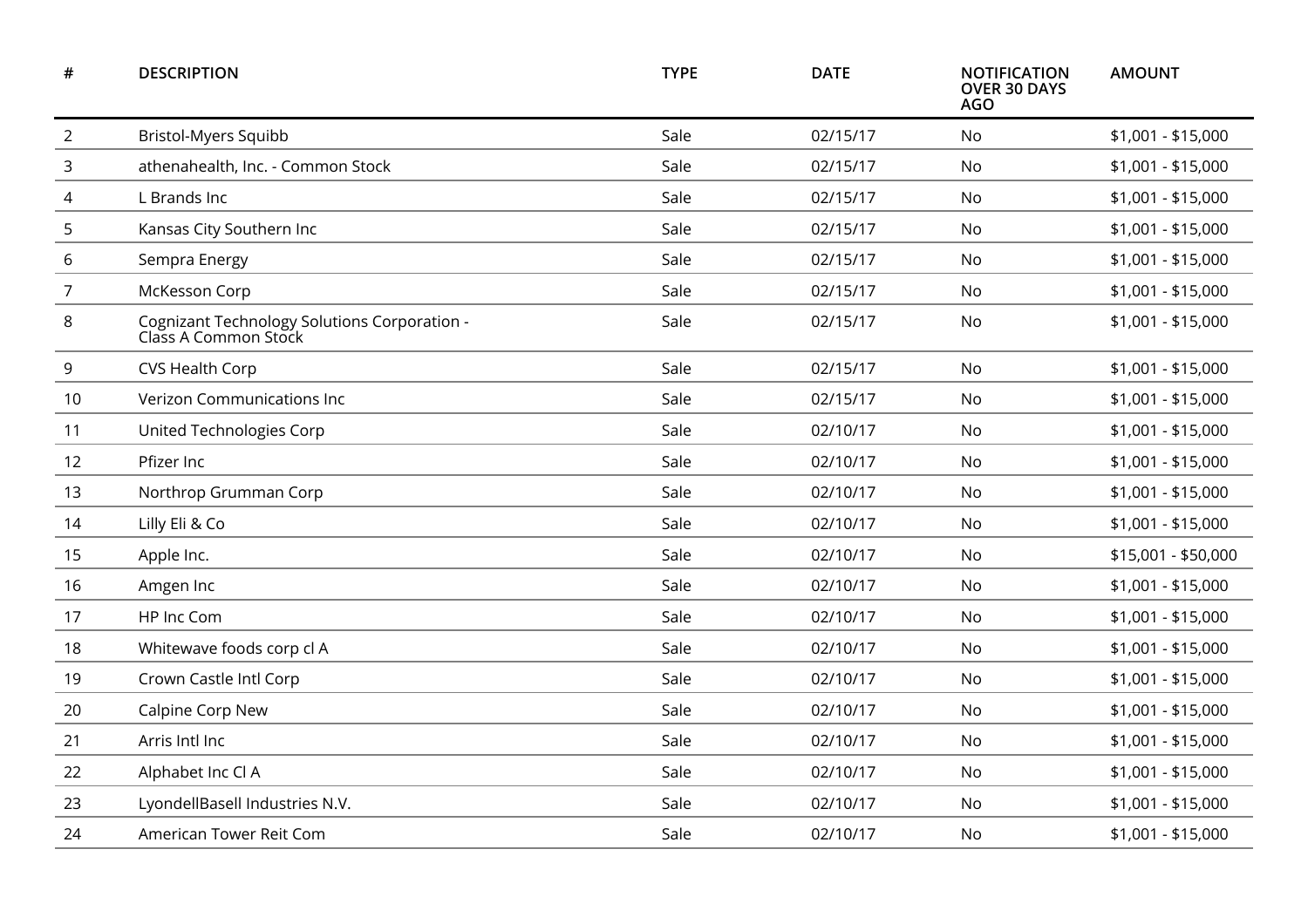| #  | <b>DESCRIPTION</b>                         | <b>TYPE</b> | <b>DATE</b>             | <b>NOTIFICATION</b><br><b>OVER 30 DAYS</b><br>AGO | <b>AMOUNT</b>            |
|----|--------------------------------------------|-------------|-------------------------|---------------------------------------------------|--------------------------|
| 25 | CBS Corp B                                 | Sale        | 02/10/17                | No                                                | $$1,001 - $15,000$       |
| 26 | Biogen Idec Inc. - Common Stock            | Sale        | 02/10/17                | No                                                | $$1,001 - $15,000$       |
| 27 | Zimmer Biomet Hldgs Inc Com                | Sale        | 02/10/17                | No                                                | $$1,001 - $15,000$       |
| 28 | NextEra Energy Inc                         | Sale        | 02/10/17                | No                                                | $$1,001 - $15,000$       |
| 29 | Aetna Inc                                  | Sale        | 02/10/17                | No                                                | $$1,001 - $15,000$       |
| 30 | Jazz Pharmaceuticals plc - Ordinary Shares | Sale        | 02/10/17                | No                                                | $$1,001 - $15,000$       |
| 31 | Honeywell Intl Inc                         | Sale        | 02/10/17                | No                                                | $$1,001 - $15,000$       |
| 32 | <b>PG&amp;E Corporation</b>                | Sale        | 02/10/17                | No                                                | $$1,001 - $15,000$       |
| 33 | Delta Air Lines                            | Sale        | 02/10/17                | No                                                | $$1,001 - $15,000$       |
| 34 | Starbucks Corp                             | Sale        | 02/10/17                | No                                                | $$1,001 - $15,000$       |
| 35 | Innate Immunotherapeutics Ltd.             | Sale        | 02/10/17                | No                                                | \$15,001 - \$50,000      |
| 36 | Arch Capital Group Ltd. - Common Stock     | Sale        | 02/15/17                | No                                                | \$1,001 - \$15,000       |
| 37 | Innate Immunotherapeutics Ltd              | Sale        | 02/10/17 and<br>2/13/17 | No                                                | \$250,001 -<br>\$500,000 |

## Endnotes

## Summary of Contents

The 278-T discloses purchases, sales, or exchanges of securities in excess of \$1,000 made on behalf of the filer, the filer's spouse, or dependent child. Transactions<br>are required to be disclosed within 30 days of receivin mutual funds and other excepted investment funds; (2) certificates of deposit, savings or checking accounts, and money market accounts; (3) U.S. Treasury bills,<br>notes, and bonds; (4) Thrift Savings Plan accounts; (5) real dependent children.

## **Privacy Act Statement**